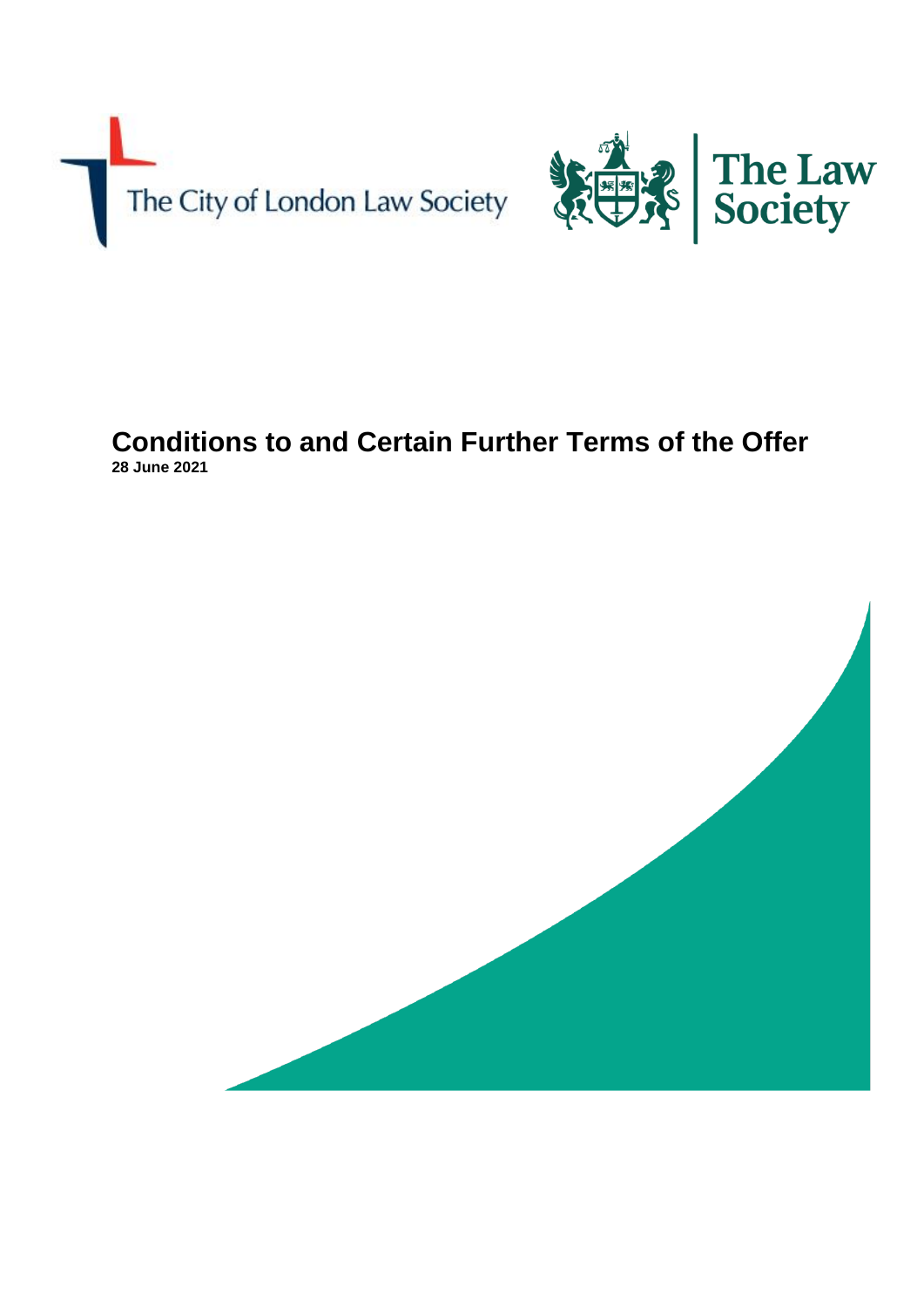*Changes to the City Code on Takeovers and Mergers (Code) that take effect from 5 July 2021 (subject to certain exceptions as set out in paragraphs 1.21 – 1.23 of Takeover Panel Response Statement 2020/1) will have an impact on, among other things, certain aspects of the conditions and further terms to contractual offers.* 

*This document has been drafted by a Joint Working Party of the Company Law Committees of the City of London Law Society (CLLS) and the Law Society of England and Wales (the Law Society) (the Joint Working Party).*

*This document is intended as an illustrative example of the approach that could potentially be taken to the structure and drafting of certain aspects of the conditions to a contractual offer under the revised Code rules.* 

*This document is not prescriptive or comprehensive and is not intended to be, and should not be relied upon as being, legal or regulatory advice. Users of this document will need to consider its contents in light of the specific circumstances of their particular transaction and should consult their own advisers before using, or taking any action based on, this document. No duty of care or liability whatsoever is accepted by the Law Society or the CLLS, by those involved in the preparation or approval of this document, or by the firms or organisations that they represent, to any firm, company or individual who relies on material in it and no representation or warranty is made as to its accuracy, suitability or completeness.*

*This document assumes, for illustrative purposes, a cash offer.*

For an illustrative example of the approach which could potentially be taken to drafting further *terms of an offer, see the separate document drafted by the Joint Working Party.*

*28 June 2021*

## **CONDITIONS TO AND CERTAIN FURTHER TERMS OF THE OFFER**

## **Part [A] CONDITIONS TO THE OFFER**

The Offer [will be]/ $[is]$ <sup>1</sup> conditional upon:

## **Acceptance Condition**

(a) valid acceptances of the Offer having been received (and not validly withdrawn in accordance with the rules and requirements of the Code and the terms of the Offer) by no later than 1.00 p.m. (London time) on the Unconditional Date (or such other times and/or dates as [BIDDER] may specify, subject to the rules of the Code and where applicable with the consent of the Panel) in respect of 90 per cent. (or such lesser percentage as [BIDDER] may decide) of [TARGET] Shares to which the Offer relates and of the voting rights attached to those shares, provided that: (y) this Condition will not be satisfied unless [BIDDER] and/or any of its wholly-owned subsidiaries has acquired or agreed to acquire (whether pursuant to the Offer or otherwise) [TARGET] Shares carrying in aggregate more than 50 per cent. of the voting rights then exercisable at a general meeting of [TARGET]; and (z) unless the Panel consents otherwise [and save for Condition [x] [*i.e. any condition(s) which technically can only be satisfied once the acceptance condition has been satisfied<sup>2</sup>* ]], this Condition shall only be capable of being satisfied when all other Conditions set out in paragraphs (b) to (l) below have been satisfied or waived;

For the purposes of this Condition (a):

(i) [TARGET] Shares which have been unconditionally allotted but not issued before the Offer becomes or is declared unconditional, whether pursuant to the exercise of any outstanding subscription or conversion rights or otherwise, shall be deemed to carry the voting rights they will carry upon issue;

Use first option in R 2.7 announcement and second option in offer document.

Note that the inclusion of a technical condition to be satisfied after the acceptance condition requires Panel consent (see R 10.2 and the Note on it).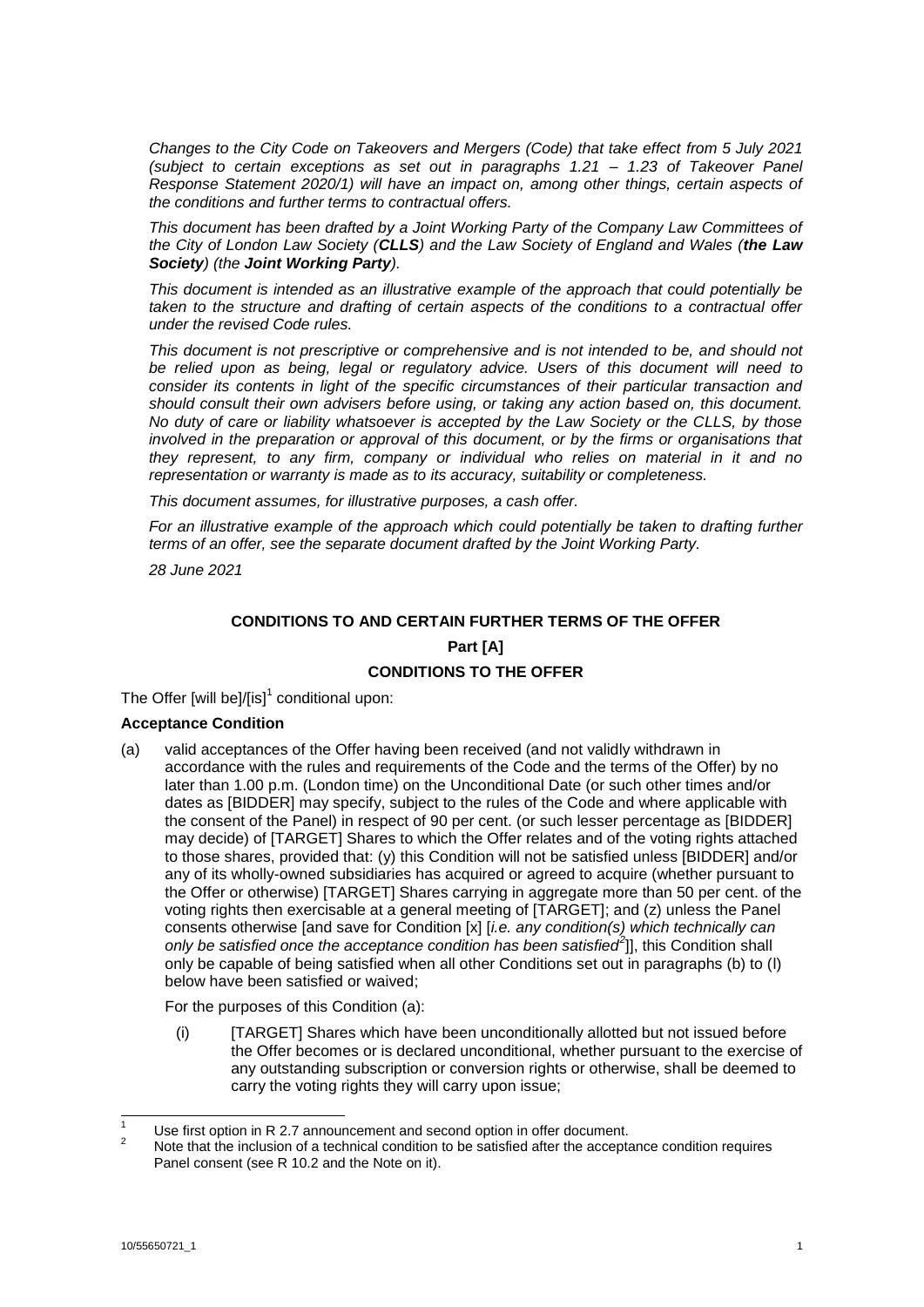- (ii) valid acceptances shall be deemed to have been received in respect of [TARGET] Shares which are treated for the purposes of Part 28 of the Act as having been acquired or contracted to be acquired by [BIDDER], whether by virtue of acceptance of the Offer or otherwise;
- (iii) the expression [TARGET] Shares to which the Offer relates shall be construed in accordance with Chapter 3 of Part 28 of the Act; and
- (iv) all percentages of voting rights and share capital are to be calculated by reference to the percentage held and in issue excluding any and all shares held in treasury by [TARGET] from time to time.

In addition, the Offer [will be]/[is] conditional upon the following Conditions and, accordingly, the Offer will not become or be declared unconditional unless the following Conditions (as amended if appropriate) have been satisfied or, where relevant, waived:

## **Official authorisations, regulatory clearances and third party clearances<sup>3</sup>**

- (b) [insofar as the proposed acquisition of [TARGET] by [BIDDER] constitutes a relevant merger situation for the purpose of the Enterprise Act 2002, the CMA issuing a decision in terms satisfactory to [BIDDER] that it is not the CMA's intention to subject the proposed acquisition of [TARGET] by [BIDDER] or any matter arising therefrom or related thereto or any part of it to a reference under sections 22 or 33 of the Enterprise Act 2002 (a "**Phase 2 CMA Reference**"), such decision being either unconditional or conditional on the CMA's acceptance of undertakings in lieu under Section 73 Enterprise Act 2002 which are satisfactory to [BIDDER] (or the applicable time period for the CMA to issue either decision having expired without it having done so and without it having made a Phase 2 CMA Reference);]
- (c) [insofar as the proposed acquisition of [TARGET] by [BIDDER] constitutes, or is deemed to constitute, a concentration with a Union dimension within the meaning of the EU Merger Regulation, the European Commission: (i) issuing a decision in terms satisfactory to [BIDDER] not to initiate proceedings under Article 6(1)(c) of the EU Merger Regulation ("**Phase 2 European Commission Proceedings**") in respect of the proposed acquisition of [TARGET] by [BIDDER] (or having been deemed to do so under the EU Merger Regulation); and (ii) not having referred (or having been deemed to have referred) any part of the proposed acquisition to the Merger Control Authority of one or more Member States of the European Union under Article 9 of the EU Merger Regulation;]
- (d) the waiver (or non-exercise within any applicable time limits) by any relevant government or governmental, quasi-governmental, supranational, statutory, regulatory, environmental or investigative body, court, trade agency, association, institution, any entity owned or controlled by any relevant government or state, or any other body or person whatsoever in any jurisdiction (each a "**Third Party**") of any termination right, right of pre-emption, first refusal or similar right (which is material in the context of the Wider [TARGET] Group taken as a whole) arising as a result of or in connection with the Offer including, without limitation, its implementation and financing or the proposed direct or indirect Offer of any shares or other securities in, or control or management of, [TARGET] by [BIDDER] or any member of the Wider [BIDDER] Group;
- (e) all necessary filings or applications having been made in connection with the Offer and all statutory or regulatory obligations in any jurisdiction having been complied with in connection with the Offer or the Offer by any member of the Wider [BIDDER] Group of any shares or other securities in, or control of, [TARGET] and all authorisations, orders, grants, recognitions, determinations, confirmations, consents, licences, clearances, permissions, exemptions and approvals reasonably deemed necessary or appropriate by [BIDDER] or any member of the Wider [BIDDER] Group for or in respect of the Offer including without limitation, its implementation and financing or the proposed direct or indirect Offer of any shares or other securities in, or control of, [TARGET] or any member of the Wider [TARGET]

 $\frac{1}{3}$ See the pro forma acceleration statement published by the Joint Working Party for how the waiver of conditions relating to official authorisations and regulatory clearances may work in an acceleration statement.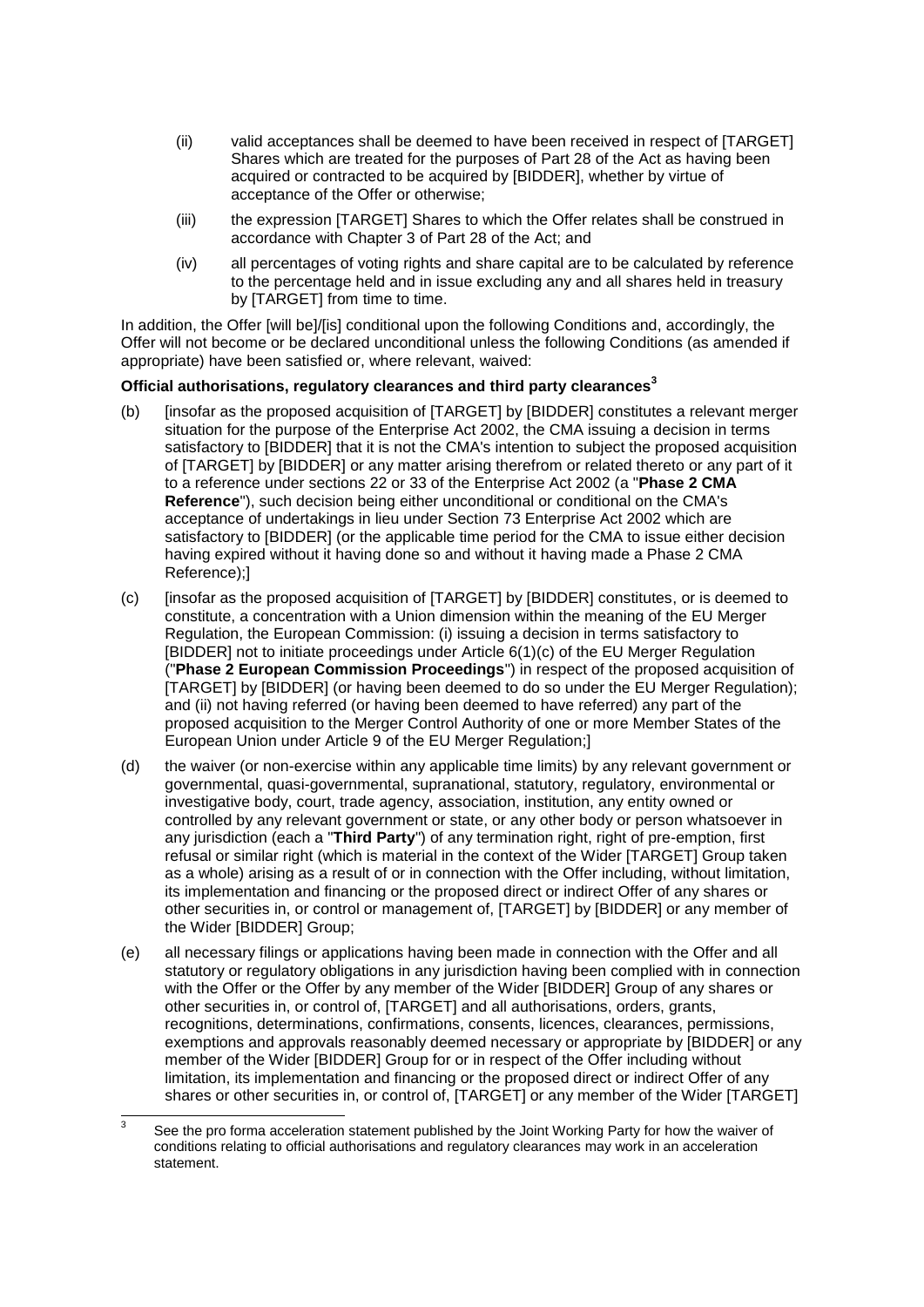Group by any member of the Wider [BIDDER] Group having been obtained in terms and in a form satisfactory to [BIDDER] from all appropriate Third Parties or persons with whom any member of the Wider [TARGET] Group has entered into contractual arrangements and all such material authorisations, orders, grants, recognitions, determinations, confirmations, consents, licences, clearances, permissions, exemptions and approvals necessary or appropriate to carry on the business of any member of the Wider [TARGET] Group which is material in the context of the [BIDDER] Group or the [TARGET] Group as a whole or of the financing of the Offer remaining in full force and effect and all filings necessary for such purpose having been made and there being no notice or intimation of any intention to revoke or not to renew any of the same at the time at which the Offer becomes otherwise unconditional and all necessary statutory or regulatory obligations in any jurisdiction having been complied with;

- (f) no Third Party having given notice of a decision to take, institute, implement or threaten any action, proceeding, suit, investigation, enquiry or reference (and, in each case, not having withdrawn the same), or having enacted, made or proposed any statute, regulation, decision or order, or change to published practice or having taken any other steps, and there not continuing to be outstanding any statute, regulation, decision or order, which in each case would or might reasonably be expected to:
	- (i) require, prevent or delay the divestiture, or materially alter the terms envisaged for any proposed divestiture by any member of the Wider [BIDDER] Group or any member of the Wider [TARGET] Group of all or any portion of their respective businesses, assets or property or impose any limitation on the ability of any of them to conduct their respective businesses (or any of them) or to own any of their respective assets or properties or any part thereof which, in any such case, is material in the context of the Wider [BIDDER] Group or the Wider [TARGET] Group in either case taken as a whole;
	- (ii) require, prevent or delay the divestiture by any member of the Wider [BIDDER] Group of any shares or other securities in [TARGET];
	- (iii) impose any material limitation on, or result in a delay in, the ability of any member of the Wider [BIDDER] Group directly or indirectly to acquire or to hold or to exercise effectively any rights of ownership in respect of shares or loans or securities convertible into shares or any other securities (or the equivalent) in any member of the Wider [TARGET] Group or the Wider [BIDDER] Group or to exercise voting or management control over any such member;
	- (iv) otherwise adversely affect the business, assets, profits or prospects of any member of the Wider [BIDDER] Group or of any member of the Wider [TARGET] Group to an extent which is material in the context of the Wider [BIDDER] Group or the Wider [TARGET] Group in either case taken as a whole;
	- (v) make the Offer or its implementation or the Offer or proposed Offer by [BIDDER] or any member of the Wider [BIDDER] Group of any shares or other securities in, or control of [TARGET] void, illegal, and/or unenforceable under the laws of any jurisdiction, or otherwise, directly or indirectly, restrain, restrict, prohibit, delay or otherwise interfere with the same, or impose additional conditions or obligations with respect thereto;
	- (vi) require any member of the Wider [BIDDER] Group or the Wider [TARGET] Group to offer to acquire any shares or other securities (or the equivalent) or interest in any member of the Wider [TARGET] Group or the Wider [BIDDER] Group owned by any third party;
	- (vii) impose any limitation on the ability of any member of the Wider [TARGET] Group to co-ordinate its business, or any part of it, with the businesses of any other members which is adverse to and material in the context of the Wider [TARGET] Group taken as a whole or in the context of the Offer; or
	- (viii) result in any member of the Wider [TARGET] Group ceasing to be able to carry on business under any name under which it presently does so, and all applicable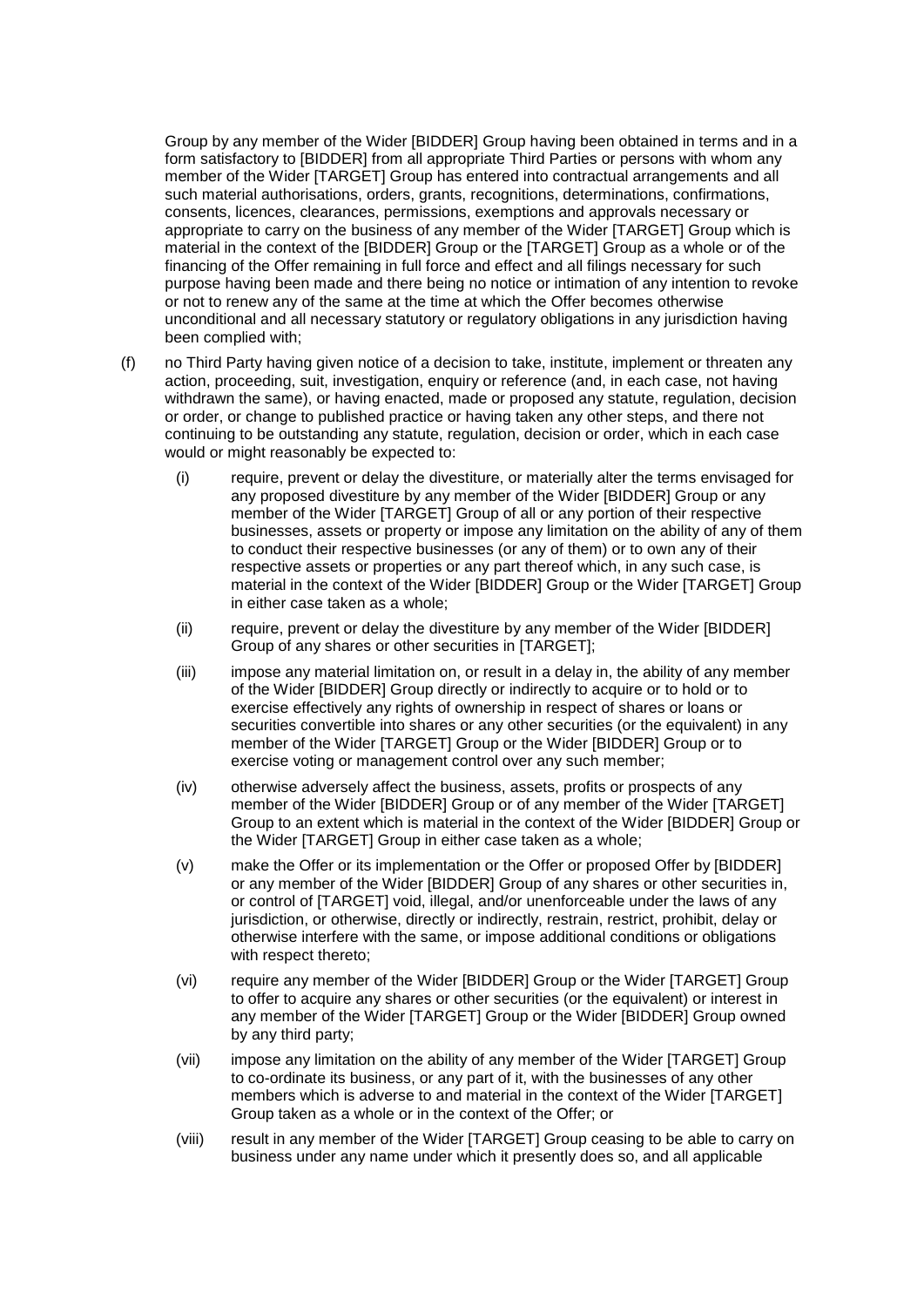waiting and other time periods (including any extensions thereof) during which any such Third Party could institute, implement or threaten any action, proceeding, suit, investigation, enquiry or reference or any other step under the laws of any jurisdiction in respect of the Offer or the Offer or proposed Offer of any [TARGET] Shares having expired, lapsed or been terminated;

#### **Certain matters arising as a result of any arrangement, agreement etc.**

- (g) save as disclosed, there being no provision of any agreement, arrangement, licence, permit or other instrument to which any member of the Wider [TARGET] Group is a party or by or to which any such member or any of its assets may be bound, entitled or subject, or any circumstance which in consequence of the Offer or the proposed Offer of any shares or other securities (or equivalent) in [TARGET] or because of a change in the control or management of [TARGET] or otherwise, could or might result in any of the following to an extent which is material and adverse in the context of the Wider [TARGET] Group, or the Wider [BIDDER] Group, in either case taken as a whole, or in the context of the Offer:
	- (i) any moneys borrowed by or any other indebtedness or liabilities (actual or contingent) of, or grant available to any such member, being or becoming repayable or capable of being declared repayable immediately or earlier than their or its stated maturity date or repayment date or the ability of any such member to borrow moneys or incur any indebtedness being withdrawn or inhibited or being capable of becoming or being withdrawn or inhibited;
	- (ii) any such agreement, arrangement, licence, permit or instrument or the rights, liabilities, obligations or interests of any such member thereunder being terminated or adversely modified or affected or any obligation or liability arising or any action being taken or arising thereunder;
	- (iii) any asset or interest of any such member being or failing to be disposed of or charged or ceasing to be available to any such member or any right arising under which any such asset or interest could be required to be disposed of or charged or could cease to be available to any such member otherwise than in the ordinary course of business;
	- (iv) the creation or enforcement of any mortgage, charge or other security interest over the whole or any part of the business, property, assets or interest of any such member;
	- (v) the rights, liabilities, obligations or interests of any such member, or the business of any such member with, any person, firm, company or body (or any arrangement or arrangements relating to any such interest or business) being terminated, adversely modified or affected;
	- (vi) the value of any such member or its financial or trading position or prospects being prejudiced or adversely affected;
	- (vii) any such member ceasing to be able to carry on business under any name under which it presently does so; or
	- (viii) the creation or acceleration of any liability, actual or contingent, by any such member (including any material tax liability or any obligation to obtain or acquire any material Authorisation, notice, waiver, concession, agreement or exemption from any Third Party or any person) other than trade creditors or other liabilities incurred in the ordinary course of business or in connection with the Offer,

and no event having occurred which, under any provision of any agreement, arrangement, licence, permit or other instrument to which any member of the Wider [TARGET] Group is a party or by or to which any such member or any of its assets may be bound, entitled or subject, would or might reasonably be expected to result in any of the events or circumstances as are referred to in sub-paragraphs (i) to (viii) of this Condition;

#### **Certain events occurring since Last Accounts Date**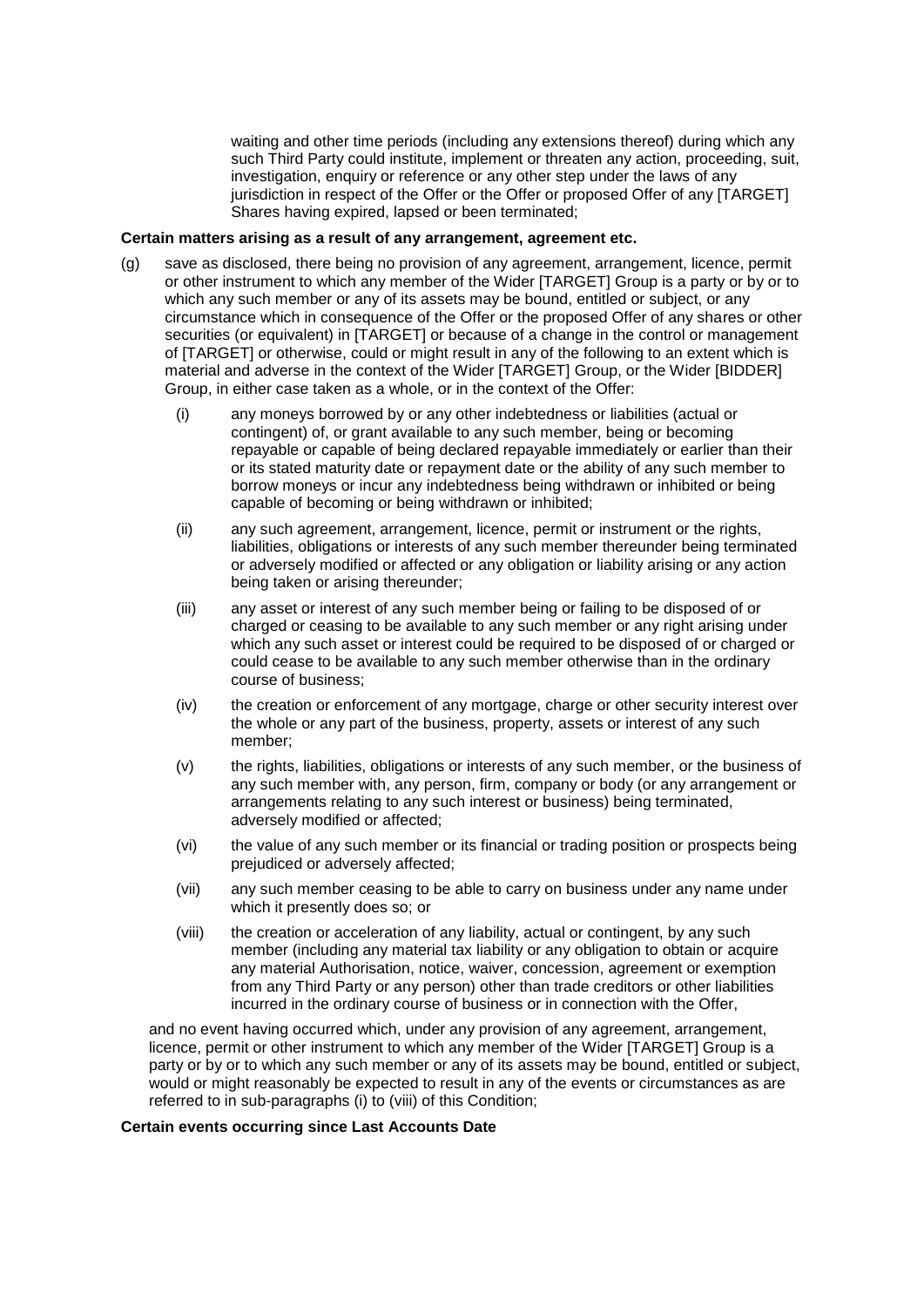- (h) save as disclosed, no member of the Wider [TARGET] Group having, since the Last Accounts Date:
	- (i) save as between [TARGET] and wholly-owned subsidiaries of [TARGET] or for [TARGET] Shares issued under or pursuant to the exercise of options and vesting of awards granted under the [TARGET] Share Schemes, issued or agreed to issue, authorised or proposed the issue of additional shares of any class;
	- (ii) save as between [TARGET] and wholly-owned subsidiaries of [TARGET] or for the grant of options and awards and other rights under the [TARGET] Share Schemes, issued or agreed to issue, authorised or proposed the issue of securities convertible into shares of any class or rights, warrants or options to subscribe for, or acquire, any such shares or convertible securities;
	- (iii) other than to another member of the [TARGET] Group, prior to completion of the Offer, recommended, declared, paid or made any dividend or other distribution payable in cash or otherwise or made any bonus issue;
	- (iv) save for intra-[TARGET] Group transactions, merged or demerged with any body corporate or acquired or disposed of or transferred, mortgaged or charged or created any security interest over any assets or any right, title or interest in any asset (including shares and trade investments) or authorised or proposed or announced any intention to propose any merger, demerger, disposal, transfer, mortgage, charge or security interest, in each case, other than in the ordinary course of business and, in each case, to the extent which is material in the context of the Wider [TARGET] Group taken as a whole;
	- (v) save for intra-[TARGET] Group transactions, made or authorised or proposed or announced an intention to propose any change in its loan capital in each case, to the extent which is material in the context of the Wider [TARGET] Group taken as a whole;
	- (vi) issued, authorised or proposed the issue of, or made any change in or to, any debentures or (save for intra-[TARGET] Group transactions), save in the ordinary course of business, incurred or increased any indebtedness or become subject to any contingent liability;
	- (vii) purchased, redeemed or repaid or announced any proposal to purchase, redeem or repay any of its own shares or other securities or reduced or, save in respect to the matters mentioned in sub-paragraphs (i) or (ii) above, made any other change to any part of its share capital in each case, to the extent which is material in the context of the Wider [TARGET] Group taken as a whole;
	- (viii) save for intra-[TARGET] Group transactions, implemented, or authorised, proposed or announced its intention to implement, any reconstruction, merger, demerger, amalgamation, scheme, commitment or other transaction or arrangement otherwise than in the ordinary course of business;
	- (ix) entered into or varied or authorised, proposed or announced its intention to enter into or vary any contract, transaction or commitment (whether in respect of capital expenditure or otherwise) which is of a long term, onerous or unusual nature or magnitude or which involves or could involve an obligation of such a nature or magnitude other than in the ordinary course of business, in each case, to the extent which is material in the context of the Wider [TARGET] Group taken as a whole;
	- (x) (other than in respect of a member which is dormant and was solvent at the relevant time) taken any corporate action or steps or had any legal proceedings started or threatened against it in relation to the suspension of payments, a moratorium of any indebtedness, its winding-up, dissolution or reorganisation or for the appointment of a receiver, administrative receiver, administrator, manager, trustee or similar officer of all or any part of its assets or revenues or any analogous proceedings in any jurisdiction or appointed any analogous person in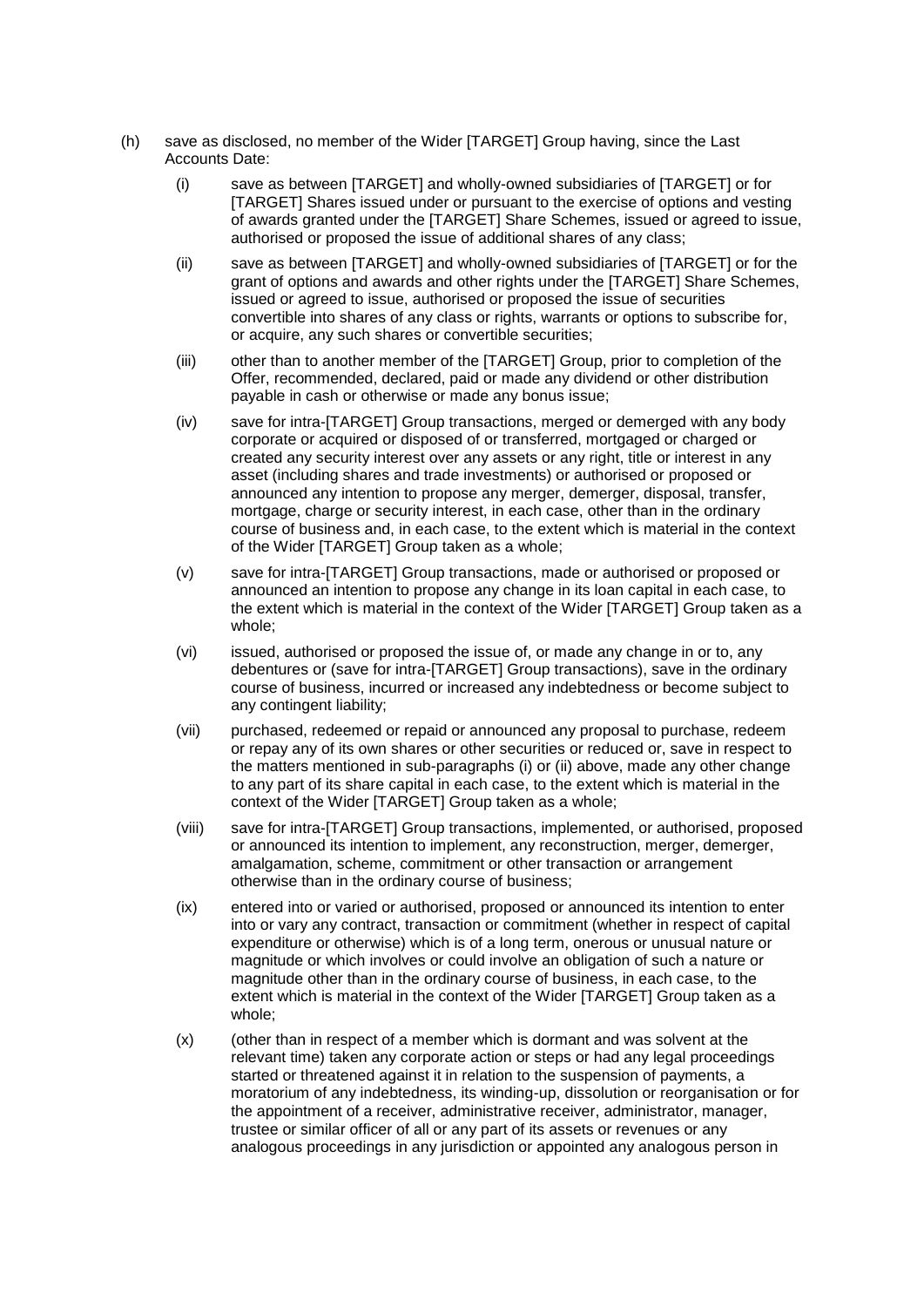any jurisdiction or had any such person appointed, in each case, to the extent which is material in the context of the Wider [TARGET] Group taken as a whole;

- (xi) entered into any contract, transaction or arrangement which would be restrictive on the business of any member of the Wider [TARGET] Group or the Wider [BIDDER] Group other than of a nature and extent which is normal in the context of the business concerned;
- (xii) waived or compromised any claim otherwise than in the ordinary course of business which is material in the context of the Wider [TARGET] Group taken as a whole;
- (xiii) made any material alteration to its memorandum or articles of association or other incorporation documents;
- (xiv) been unable, or admitted in writing that it is unable, to pay its debts or commenced negotiations with one or more of its creditors with a view to rescheduling or restructuring any of its indebtedness, or having stopped or suspended (or threatened to stop or suspend) payment of its debts generally or ceased or threatened to cease carrying on all or a substantial part of its business;
- (xv) entered into any contract, commitment, arrangement or agreement otherwise than in the ordinary course of business or passed any resolution or made any offer (which remains open for acceptance) with respect to or announced any intention to, or proposed to, effect any of the transactions, matters or events referred to in this Condition (h);

(xvi) made or agreed or consented to any change to:

- a) the terms of the trust deeds constituting the pension scheme(s) established by any member of the Wider [TARGET] Group for its directors, employees or their dependents, including the [RELEVANT TARGET PENSION SCHEME(S)];
- b) the contributions payable to any such scheme(s) or to the benefits which accrue or to the pensions which are payable thereunder;
- c) the basis on which qualification for, or accrual or entitlement to, such benefits or pensions are calculated or determined; or
- d) the basis upon which the liabilities (including pensions) of such pension schemes are funded, valued or made,

in each case, to the extent which is material in the context of the Wider [TARGET] Group taken as a whole;

- (xvii) proposed, agreed to provide or modified the terms of any of the [TARGET] Share Schemes or other benefit constituting a material change relating to the employment or termination of employment of a material category of persons employed by the Wider [TARGET] Group or which constitutes a material change to the terms or conditions of employment of any senior employee of the Wider [TARGET] Group, save as agreed by the Panel (if required) and by [BIDDER], or entered into or changed the terms of any contract with any director or senior executive;
- (xviii) taken (or agreed or proposed to take) any action which requires, or would require, the consent of the Panel or the approval of [TARGET] Shareholders in general meeting in accordance with, or as contemplated by, Rule 21.1 of the City Code;
- (xix) entered into or varied in a material way the terms of, any contracts, agreement or arrangement with any of the directors or senior executives of any members of the Wider [TARGET] Group; or
- (xx) waived or compromised any claim which is material in the context of the Wider [TARGET] Group taken as a whole, otherwise than in the ordinary course.

#### **No adverse change, litigation or regulatory enquiry**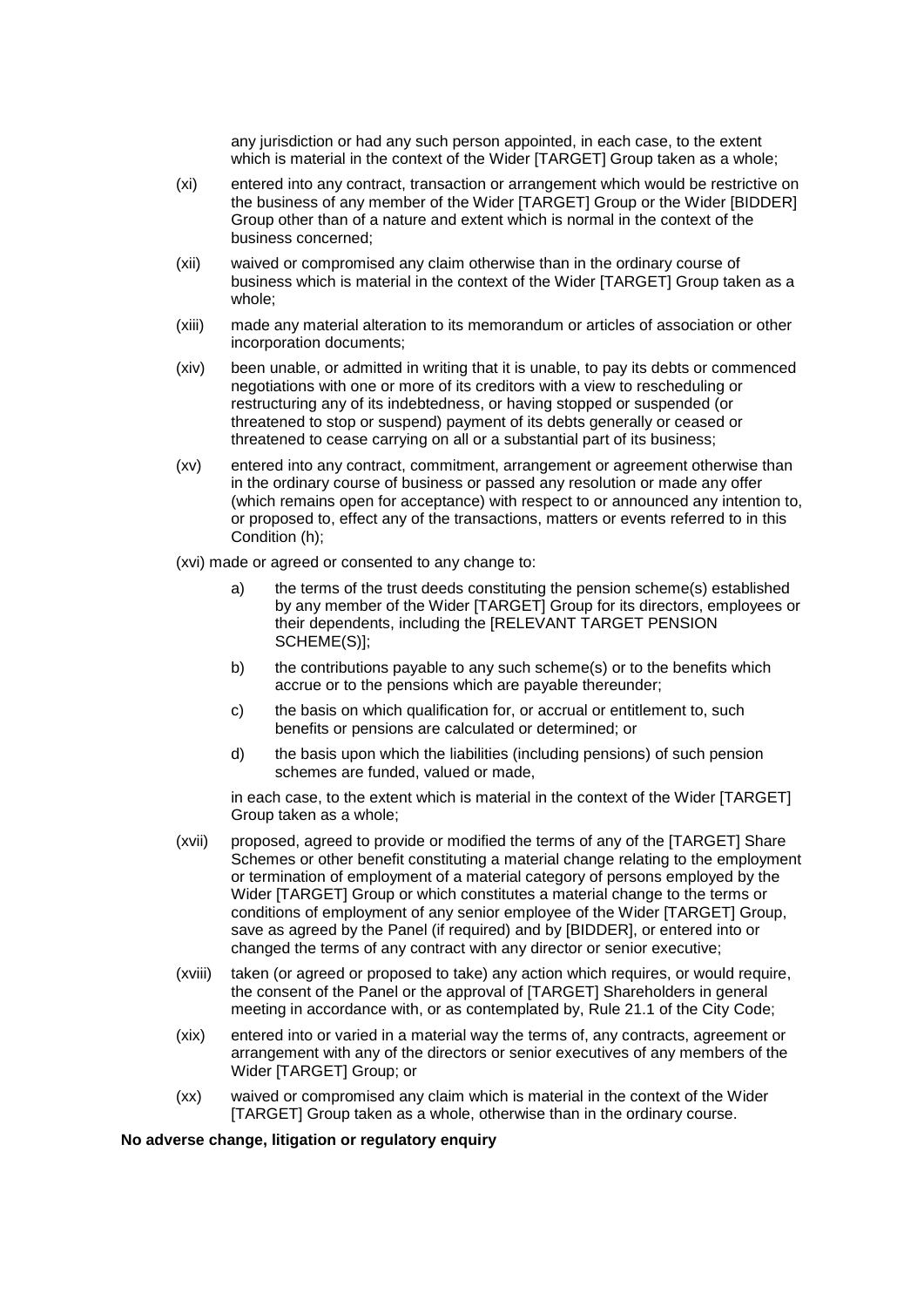- (i) save as disclosed, since the Last Accounts Date:
	- (i) no adverse change or deterioration having occurred in the business, assets, financial or trading position or profits or prospects or operational performance of any member of the Wider [TARGET] Group which, in any such case, is material in the context of the Wider [TARGET] Group taken as a whole and no circumstances have arisen which would or might reasonably be expected to result in such adverse change or deterioration;
	- (ii) no litigation, arbitration proceedings, prosecution or other legal proceedings to which any member of the Wider [TARGET] Group is or may become a party (whether as a plaintiff, defendant or otherwise) and no enquiry, review or investigation by, or complaint or reference to, any Third Party or other investigative body against or in respect of any member of the Wider [TARGET] Group having been instituted, announced, implemented or threatened by or against or remaining outstanding in respect of any member of the Wider [TARGET] Group which in any such case has had or might reasonably be expected to have an adverse effect on the Wider [TARGET] Group taken as a whole or in the context of the Offer;
	- (iii) no contingent or other liability of any member of the Wider [TARGET] Group having arisen or become apparent to [BIDDER] or increased which has had or might reasonably be expected to have an adverse effect on the Wider [TARGET] Group taken as a whole; or in the context of the Offer;
	- (iv) no enquiry or investigation by, or complaint or reference to, any Third Party having been threatened, announced, implemented, instituted by or remaining outstanding against or in respect of any member by or the Wider [TARGET] Group which in any case is material in the context of the Wider [TARGET] Group taken as a whole;
	- (v) no member of the Wider [TARGET] Group having conducted its business in breach of any applicable laws and regulations and which is material in the context of the Wider [TARGET] Group as a whole or material in the context of the Offer; and
	- (vi) no steps having been taken which are likely to result in the withdrawal, cancellation, termination or modification of any licence or permit held by any member of the Wider [TARGET] Group which is necessary for the proper carrying on of its business and the withdrawal, cancellation, termination or modification of which has had, or would reasonably be expected to have, an adverse effect on the Wider [TARGET] Group taken as a whole;

## **No discovery of certain matters**

- (j) save as disclosed, [BIDDER] not having discovered:
	- (i) that any financial, business or other information concerning the Wider [TARGET] Group as contained in the information publicly disclosed at any time by or on behalf of any member of the Wider [TARGET] Group is materially misleading, contains a material misrepresentation of fact or omits to state a fact necessary to make that information not misleading and which was not subsequently corrected before the date of this Announcement by disclosure either publicly or otherwise to [BIDDER] or its professional advisers, in each case, to the extent which is material in the context of the Wider [TARGET] Group taken as a whole;
	- (ii) that any member of the Wider [TARGET] Group or partnership, company or other entity in which any member of the Wider [TARGET] Group has a significant economic interest and which is not a subsidiary undertaking of [TARGET], is subject to any liability (contingent or otherwise) which is not disclosed in the [TARGET ANNUAL REPORT AND ACCOUNTS], in each case, to the extent which is material in the context of the Wider [TARGET] Group taken as a whole; or
	- (iii) any information which affects the import of any information disclosed at any time by or on behalf of any member of the Wider [TARGET] Group and which is material in the context of the Wider [TARGET] Group taken as a whole;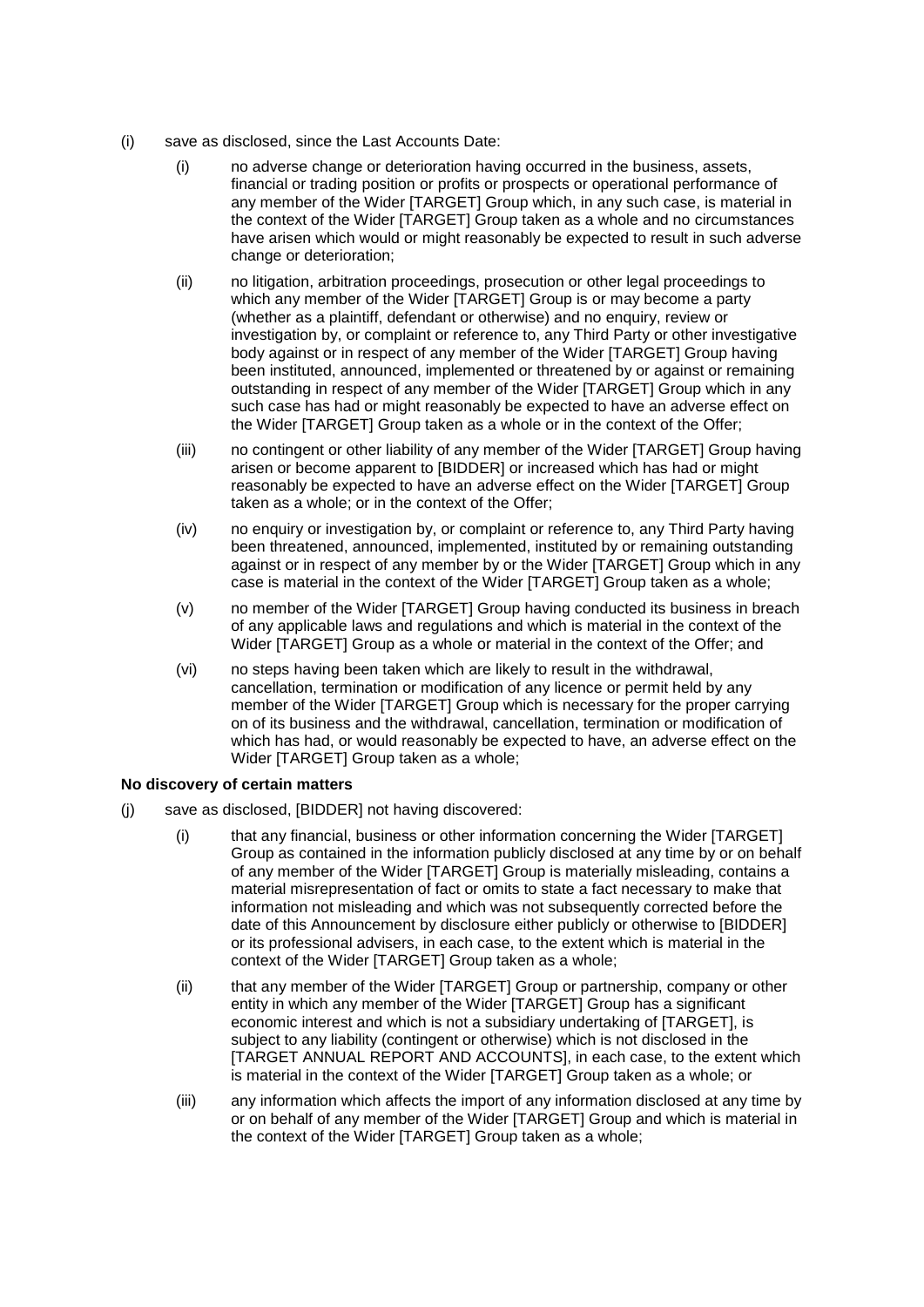- (k) save as disclosed, [BIDDER] not having discovered that:
	- (i) any past or present member of the Wider [TARGET] Group has failed to comply with any and/or all applicable legislation or regulation, of any jurisdiction with regard to the use, treatment, handling, storage, carriage, disposal, spillage, release, discharge, leak or emission of any waste or hazardous substance or any substance likely to impair the environment or harm human health or animal health or otherwise relating to environmental matters or the health and safety of humans, or that there has otherwise been any such use, treatment, handling, storage, carriage, disposal, spillage, release, discharge, leak or emission (whether or not the same constituted a non-compliance by any person with any such legislation or regulations, and wherever the same may have taken place) any of which storage, carriage, disposal, spillage, release, discharge, leak or emission would be likely to give rise to any liability (actual or contingent) or cost on the part of any member of the Wider [TARGET] Group and which is material in the context of the Wider [TARGET] Group taken as a whole;
	- (ii) there is, or is likely to be, for any reason whatsoever, any liability (actual or contingent) of any past or present member of the Wider [TARGET] Group to make good, remediate, repair, reinstate or clean up any property or any controlled waters now or previously owned, occupied, operated or made use of or controlled by any such past or present member of the Wider [TARGET] Group (or on its behalf) or by any person for which a member of the Wider [TARGET] Group is or has been responsible, or in which any such member may have or previously have had or be deemed to have had an interest, under any environmental legislation, regulation, notice, circular or order of any Third Party and which is material in the context of the Wider [TARGET] Group taken as a whole or the Offer;
	- (iii) circumstances exist (whether as a result of the making of the Offer or otherwise) which would be reasonably likely to lead to any Third Party instituting, or whereby any member of the Wider [BIDDER] Group or any present or past member of the Wider [TARGET] Group would be likely to be required to institute, an environmental audit or take any other steps which would in any such case be reasonably likely to result in any liability (whether actual or contingent) to improve, modify existing or install new plant, machinery or equipment or carry out changes in the processes currently carried out or make good, remediate, repair, re-instate or clean up any land or other asset currently or previously owned, occupied or made use of by any past or present member of the Wider [TARGET] Group (or on its behalf) or by any person for which a member of the Wider [TARGET] Group is or has been responsible, or in which any such member may have or previously have had or be deemed to have had an interest which is material in the context of the Wider [TARGET] Group taken as a whole or the Offer; or
	- (iv) circumstances exist whereby a person or class of persons would be likely to have any claim or claims in respect of any product or process of manufacture or materials used therein currently or previously manufactured, sold or carried out by any past or present member of the Wider [TARGET] Group which claim or claims would be likely, materially and adversely, to affect any member of the Wider [TARGET] Group and which is material in the context of the Wider [TARGET] Group taken as a whole or the Offer; and

## **Anti-corruption, economic sanctions, criminal property and money laundering**

- (l) save as disclosed, [BIDDER] not having discovered that:
	- (i) (A) any past or present member, director, officer or employee of the Wider [TARGET] Group is or has at any time engaged in any activity, practice or conduct which would constitute an offence under the Bribery Act 2010, the US Foreign Corrupt Practices Act of 1977 or any other applicable anti-corruption or anti-bribery law, rule or regulation or any other applicable law, rule, or regulation concerning improper payments or kickbacks or (B) any person that performs or has performed services for or on behalf of the Wider [TARGET] Group is or has at any time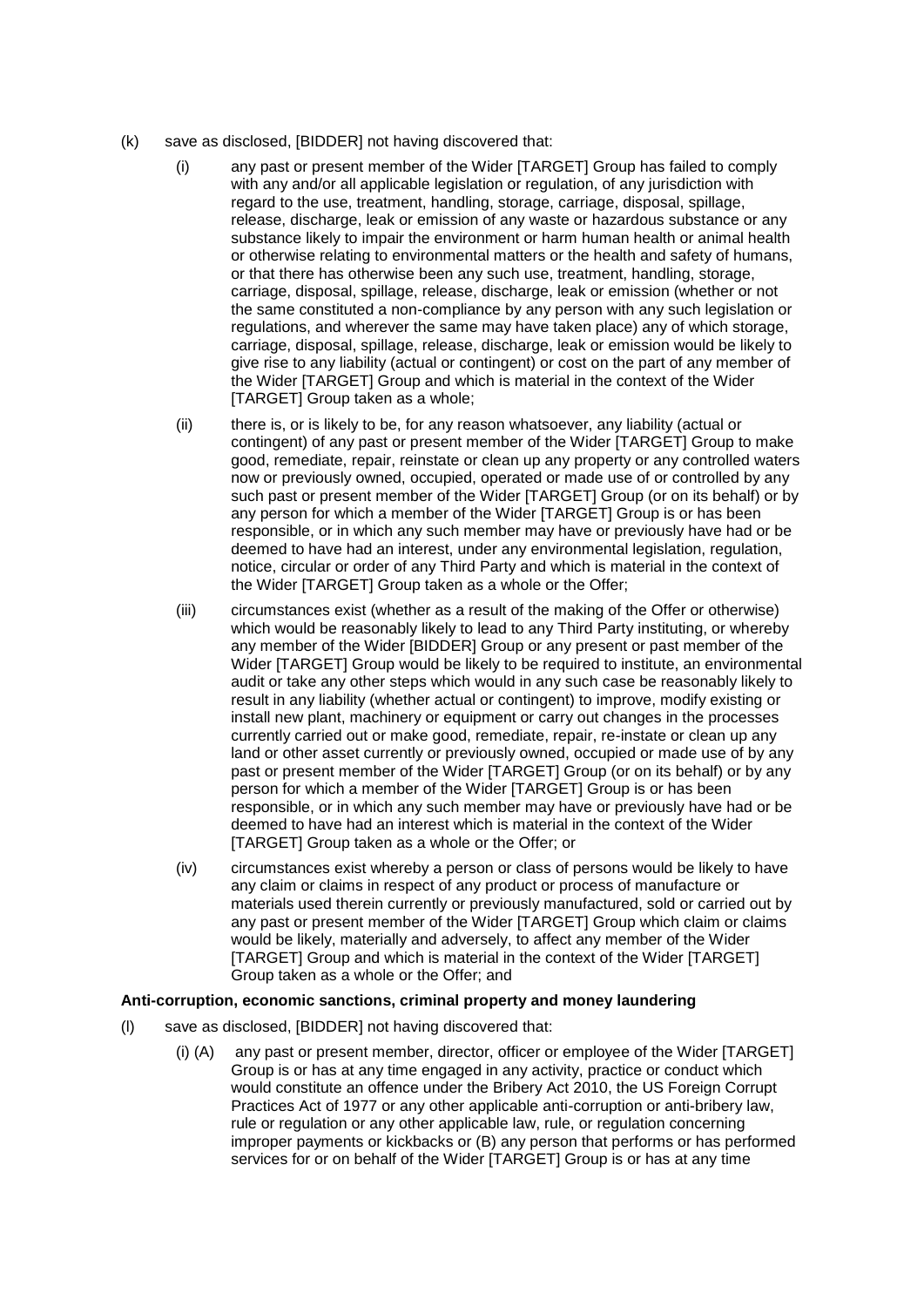engaged in any activity, practice or conduct in connection with the performance of such services which would constitute an offence under the Bribery Act 2010, the US Foreign Corrupt Practices Act of 1977 or any other applicable anti-corruption or anti-bribery law, rule or regulation or any other applicable law, rule, or regulation concerning improper payments or kickbacks; or

- (ii) any asset of any member of the Wider [TARGET] Group constitutes criminal property as defined by section 340(3) of the Proceeds of Crime Act 2002 (but disregarding paragraph (b) of that definition) or proceeds of crime under any other applicable law, rule, or regulation concerning money laundering or proceeds of crime or any member of the Wider [TARGET] Group is found to have engaged in activities constituting money laundering under any applicable law, rule, or regulation concerning money laundering; or
- (iii) any past or present member, director, officer or employee of the Wider [TARGET] Group, or any other person for whom any such person may be liable or responsible, is or has engaged in any conduct which would violate applicable economic sanctions or dealt with, made any investments in, made any funds or assets available to or received any funds or assets from:
	- (a) any government, entity or individual in respect of which US, UK or European Union persons, or persons operating in those territories, are prohibited from engaging in activities or doing business, or from receiving or making available funds or economic resources, by US, UK or European Union laws or regulations, including the economic sanctions administered by the United States Office of Foreign Assets Control, or HMRC; or
	- (b) any government, entity or individual targeted by any of the economic sanctions of the United Nations, the United States, the United Kingdom, the European Union or any of its member states, save that this shall not apply if and to the extent that it is or would be unenforceable by reason of breach of any applicable Blocking Law; or
- (iv) any past or present member, director, officer or employee of the Wider [TARGET] Group, or any other person for whom any such person may be liable or responsible:
	- a) has engaged in conduct which would violate any relevant anti-terrorism laws, rules, or regulations, including but not limited to the U.S. Anti-Terrorism Act;
	- b) has engaged in conduct which would violate any relevant anti-boycott law, rule, or regulation or any applicable export controls, including but not limited to the Export Administration Regulations administered and enforced by the U.S. Department of Commerce or the International Traffic in Arms Regulations administered and enforced by the U.S. Department of State;
	- c) has engaged in conduct which would violate any relevant laws, rules, or regulations concerning human rights, including but not limited to any law, rule, or regulation concerning false imprisonment, torture or other cruel and unusual punishment, or child labour; or
	- d) is debarred or otherwise rendered ineligible to bid for or to perform contracts for or with any government, governmental instrumentality, or international organization or found to have violated any applicable law, rule, or regulation concerning government contracting or public procurement; or
- (v) any member of the Wider [TARGET] Group is or has been engaged in any transaction which would cause [BIDDER] to be in breach of any law or regulation upon its Offer of [TARGET], including but not limited to the economic sanctions of the United States Office of Foreign Assets Control, or HMRC, or any other relevant government authority.

For the purposes of these Conditions the "Wider [TARGET] Group" means [TARGET] and its subsidiary undertakings, associated undertakings and any other undertaking in which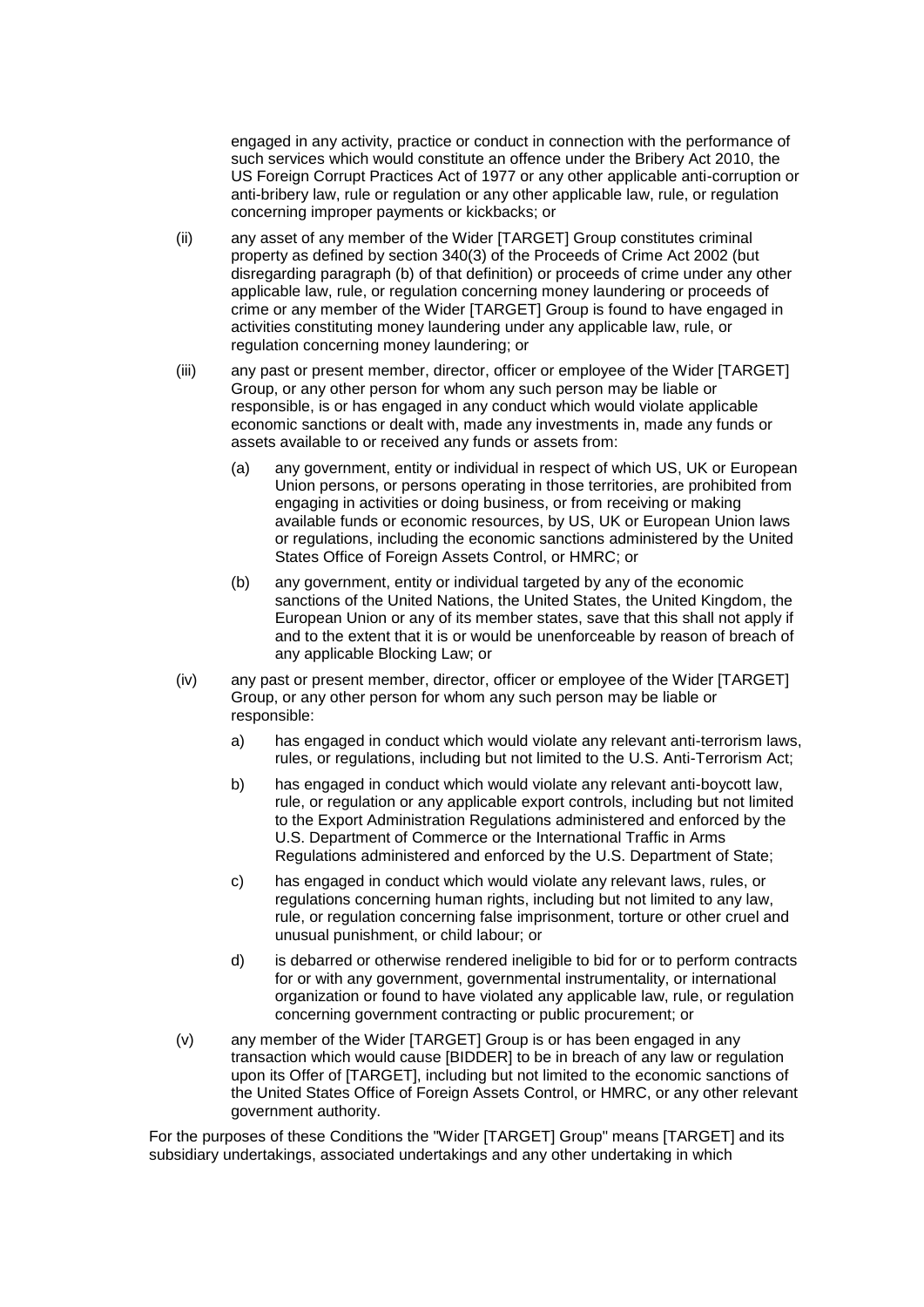[TARGET] and/or such undertakings (aggregating their interests) have a significant interest and the "Wider [BIDDER] Group" means [BIDDER] and its subsidiary undertakings, associated undertakings and any other undertaking in which [BIDDER] and/or such undertakings (aggregating their interests) have a significant interest and for these purposes subsidiary undertaking and undertaking have the meanings given by the Act, associated undertaking has the meaning given by paragraph 19 of Schedule 6 to the Large and Medium-sized Companies and Groups (Accounts and Reports) Regulations 2008, other than paragraph 19(1)(b) of Schedule 6 to those regulations which shall be excluded for this purpose, and significant interest means a direct or indirect interest in 20 per cent. or more of the total voting rights conferred by the equity share capital (as defined in section 548 of the Act).

#### **Part B.**

## **Waiver and Invocation of the Conditions**

[BIDDER] reserves the right to waive, in whole or in part, all or any of the Conditions set out in Part A of Appendix [1] above, except for Condition [(a)] (Acceptance Condition) [*and any other mandatory conditions*], which cannot be waived. The Offer [will be][is]<sup>4</sup> subject to the satisfaction (or waiver, if permitted) of the Conditions set out in this Appendix [1], [to the further terms set out in this Appendix [1],] and to the full terms and conditions [which will be set out in the Offer Document and the Form of Acceptance]/[set out in this document and the Form of Acceptance].

The Offer shall lapse unless all of the Conditions have been fulfilled or, where permitted, waived or, where appropriate, have been determined by [BIDDER] to be or remain satisfied, by midnight (London time) on the earlier of the Unconditional Date and the Long-Stop Date (subject to the rules of the Code and where applicable the consent of the Panel<sup>5</sup>).

[BIDDER] shall be under no obligation to waive (if capable of waiver), to determine to be or remain satisfied or to treat as satisfied any of Conditions [(a)] to [(l)] (inclusive) by a date earlier than the latest date specified above for the fulfilment of the relevant Condition, notwithstanding that the other Conditions to the Offer may at such earlier date have been waived or fulfilled and that there are at such earlier date no circumstances indicating that any such Condition(s) may not be capable of fulfilment.

Under Rule 13.5(a) of the City Code, [BIDDER] may not invoke a Condition to the Offer so as to cause the Offer not to proceed, to lapse or to be withdrawn unless the circumstances which give rise to the right to invoke the Condition are of material significance to [BIDDER] in the context of the Offer.

[BIDDER] may only invoke a condition that is subject to Rule 13.5(a) with the consent of the Panel and any condition that is subject to Rule 13.5(a) may be waived by [BIDDER].

Condition [(a)] (Acceptance Condition) [*and insert reference to any other conditions not subject to R 13.5(a)*] [is/are] not subject to Rule 13.5(a) of the City Code.

If [BIDDER] is required by the Panel to make an offer or offers for [TARGET] Shares under the provisions of Rule 9 of the City Code, [BIDDER] may make such alterations to the Conditions as are necessary to comply with the provisions of that Rule.

Save as may otherwise be required by the Panel, the Offer will not proceed, will lapse or will be withdrawn if on the Long-Stop Date:

- (a) sufficient acceptances have not been received so as to enable Condition [(a)] (Acceptance Condition) to be satisfied; or
- (b) where sufficient acceptances have been received so as to enable Condition [(a)] (Acceptance Condition) to be satisfied, one or more of the Conditions relating to an official authorisation or regulatory clearance has not been satisfied or waived and the Panel consents to the Offer not proceeding, lapsing or being withdrawn.

 $\overline{\phantom{a}}$ 

Use first option in R.2.7 announcement and second option in offer document.

<sup>5</sup> This wording is intended to stop the offer from lapsing in the circumstances envisaged by the Note on Rule 12 and the Note on Rule 31.7.